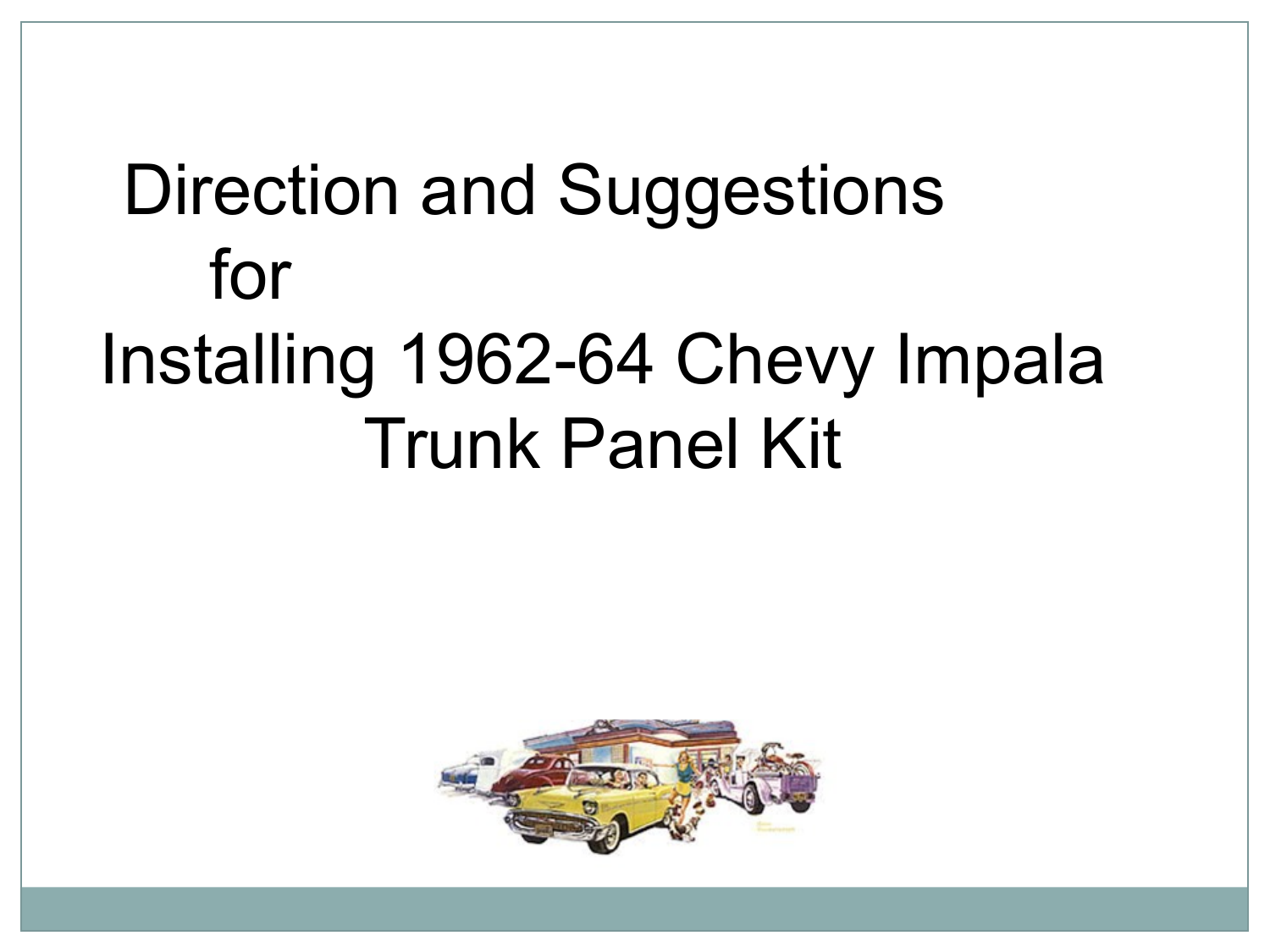## Please Note;

Based on your particular car, you may find it necessary to custom-trim here and there, depending upon the type of material you choose to cover the trunk kit panels, how much foam you add or how you decide to custom finish your panels. If you find it necessary, a quick trim adjustment using an electric sander with 80 grit paper or a rasp file is all that will be required.

For some installations, it will be necessary to remove the spare tire hold down brackets using a cutoff wheel.

A typical stock trunk area is on most sedans and hardtops. This is where the installation process is the same, regardless. Trim sanding is all that will be needed.

For convertible, it will be necessary to trim the panels.

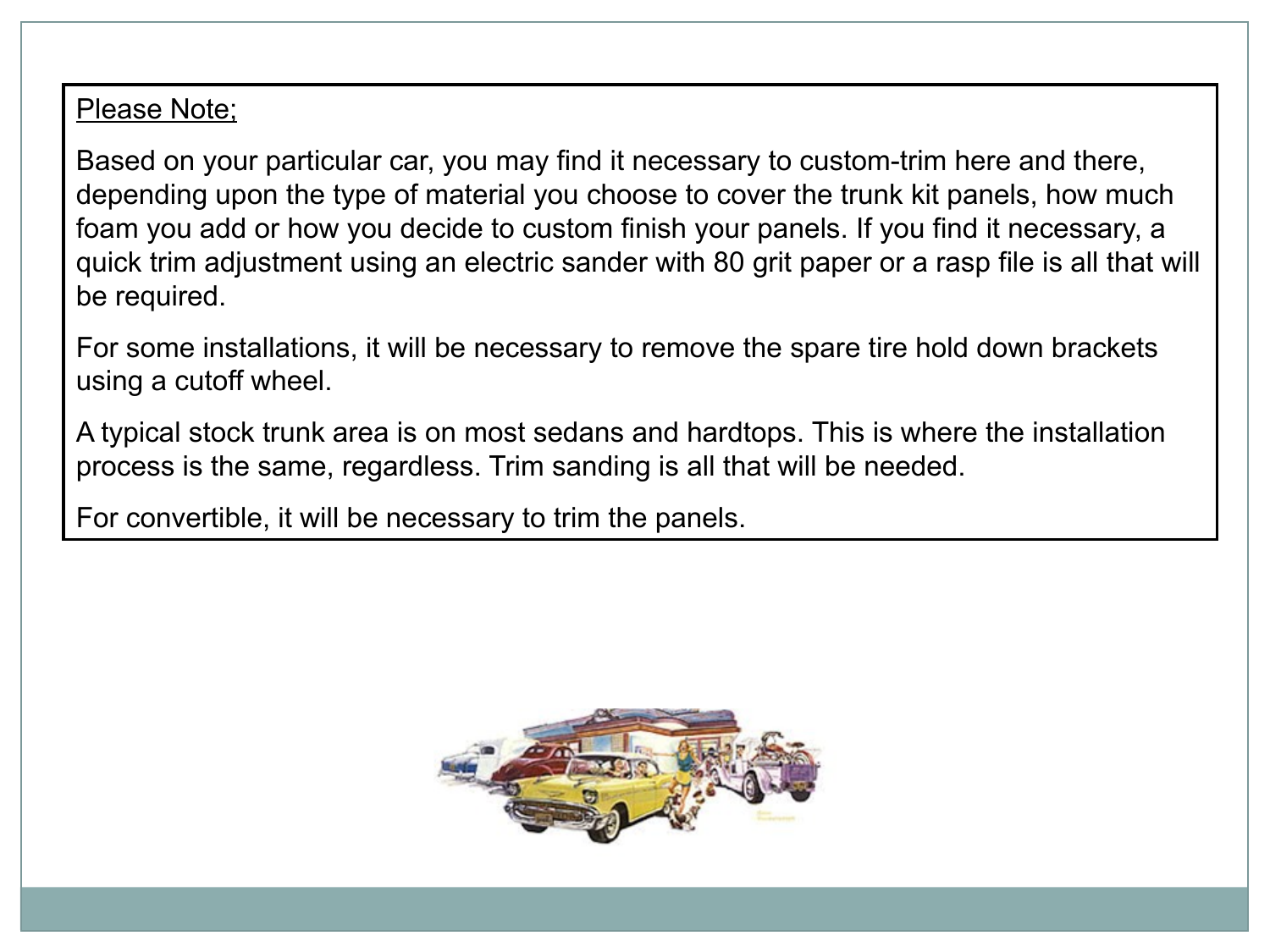This is a bottom floor panel and two side panels for the Chevy Impala. There are 4 pieces to this kit. A suggestion is that a piece of carpeting material is put down first and glued across the front of the trunk, near the trunk hinges, this is only a suggestion, then put the panel down as directed. The panel is big and needs to be placed in the trunk tilted to the right side first. Set the panel on the floor of the trunk then slide it back toward the rear of the trunk. On most Impala trunk's there is a metal fin that comes down the center of both fender wells, make sure the floor panel is under those fins and firmly on the trunk floor. (Note arrow) The tail light wires should be moved out of the way or wire tied up in order to seat the panel properly in the trunk. The space under the trunk panel floor will need some support, so use a 2X4 approximately 24" long. Place the board on edge in the middle of the trunk in order to stiffen the center of the floor panel. The 2X4 can also be screwed into the floor panel if desired for more rigidity.



62-64 Impala Hardtop trunk installation and suggestions.



1. Floor panel is the first peice in the trunk.



2. Left side panel is next.



3. Right side panel is next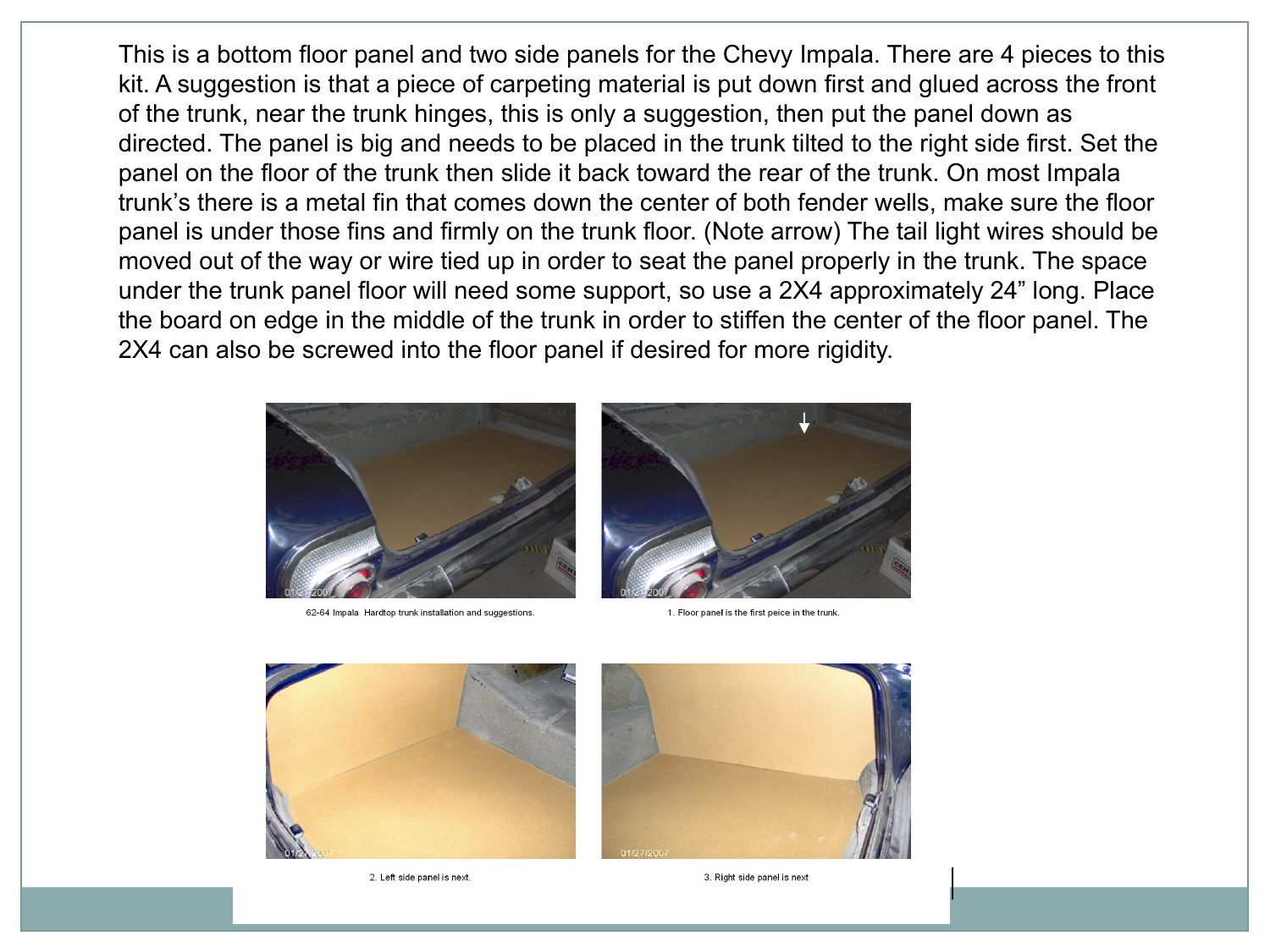This is the last panel to go in. It's the back panel with the cutout for the hinges. Put this panel into the trunk by tilting the top toward the trunk latch and then slide it up and into place. The wire coming down from the trunk lid can be be put into the left hinge opening. It may get tricky here trying to keep the sides in place and getting the back panel where it belongs. The panels fit much tighter with material on them and will not move once set into place. This is where the pieces under the floor panel you started with are needed. The floor panel would sag if with weight on it if the 2X4 was not in place.

## Please Note:

Adjustments to the panels fit can be made with a rasp or a orbital sander using 80 grit sanding paper.



4. Rear trunk panel installed last.



5. Test fitting is needed to insure proper cearance once material is added to the panels. Minor sanding with 80 grit will achieve proper fit.



Note there is no dip in the center of floor panel. If you put weight in the panel then you will need to add support by using 2X4's.